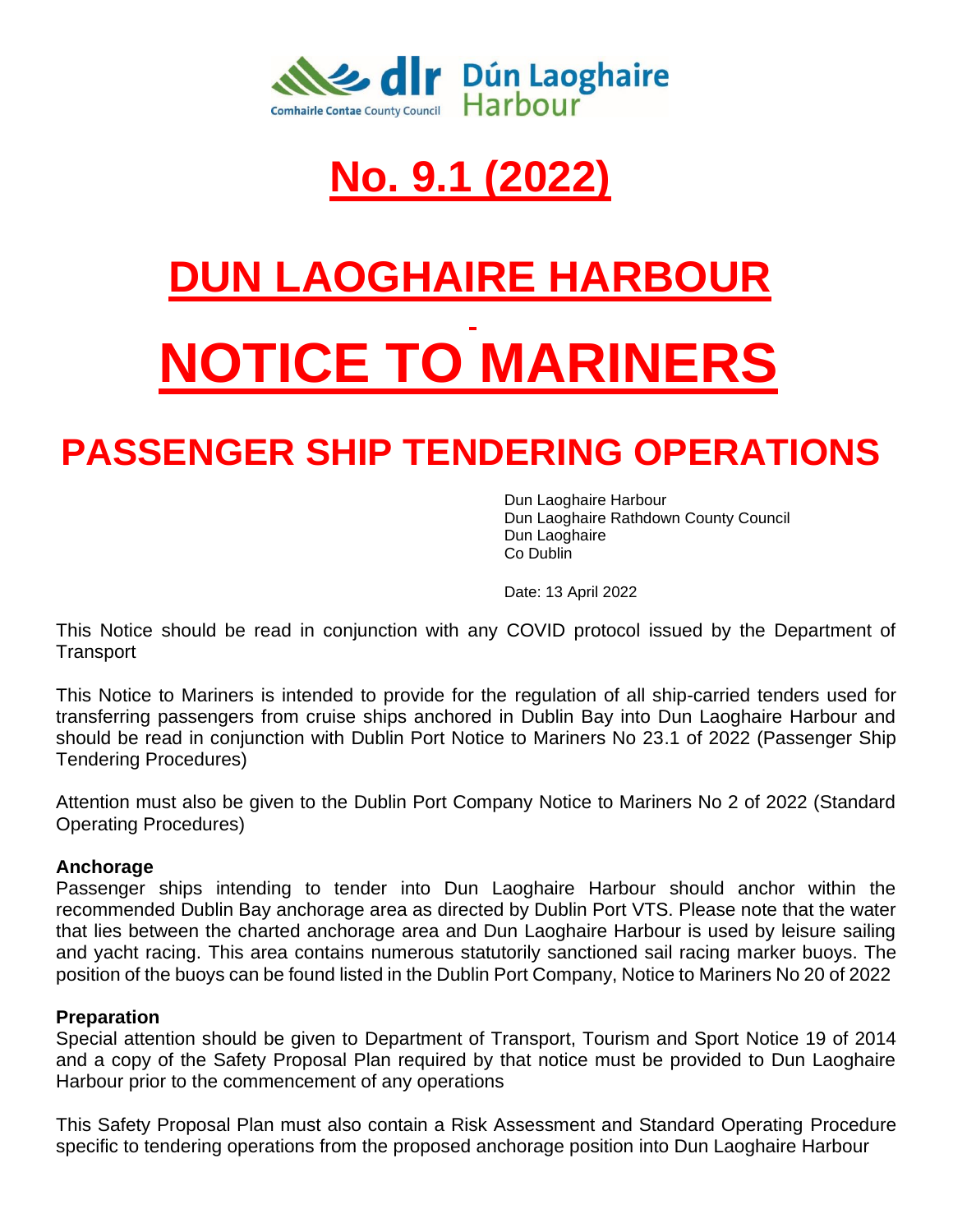#### **Operational restrictions**

Unless otherwise stated number of passengers on tenders not to exceed 100 Tendering can only operate in hours of daylight Tendering cannot operate in visibility less than one (1) nautical mile There is a speed limit of 8 knots within the harbour

All Tenders should stand well clear of any large commercial vessels arriving in to, or departing from, Dun Laoghaire

All Tenders should be aware that many pleasure boats operate in and out of Dun Laoghaire Harbour and they should navigate with caution at all times and the pleasure boats are requested to not obstruct these tenders whilst within Dun Laoghaire Harbour Limits

Dun Laoghaire Harbour Notices to Mariners No 3 of 2022 (Fairway Priorities) and No 5 of 2022 (Small Craft – Various Regulations and Restrictions) refer

#### **Communication Plan**

The following should be noted in the Communication plan:

The ship is required to maintain a listening watch on VHF Ch 12 and its tenders are required to maintain a listening watch on VHF Channel 14

RIBs (displaying a yellow flag) will be provided to guide and escort each tender to and from the tender berth. These Escort Craft will keep a listening watch on VHF Ch 14

In conditions of reduced visibility a Dun Laoghaire Harbour Monitoring Craft may be stationed between the anchored ship and the mouth of Dun Laoghaire Harbour to monitor all tender movements and will liaise with Dublin VTS on VHF Ch12

#### **Primary tender berth**

Position: 53º 17.77' N 06º 07.93' W

Location: Alongside No 4 berth

Distance to DP No 3 anchorage: 1.7 miles

Pontoon size: 40m x 4.5m Freeboard (design): 900mm Mooring Bollards: 10T bollards at 3m spacings Fenders: Rubber D Fenders at 450mm and 900mm above water level. Ramp: 30 m Long, 1.2m wide Articulated Steps: 10m Long, 1.2m wide